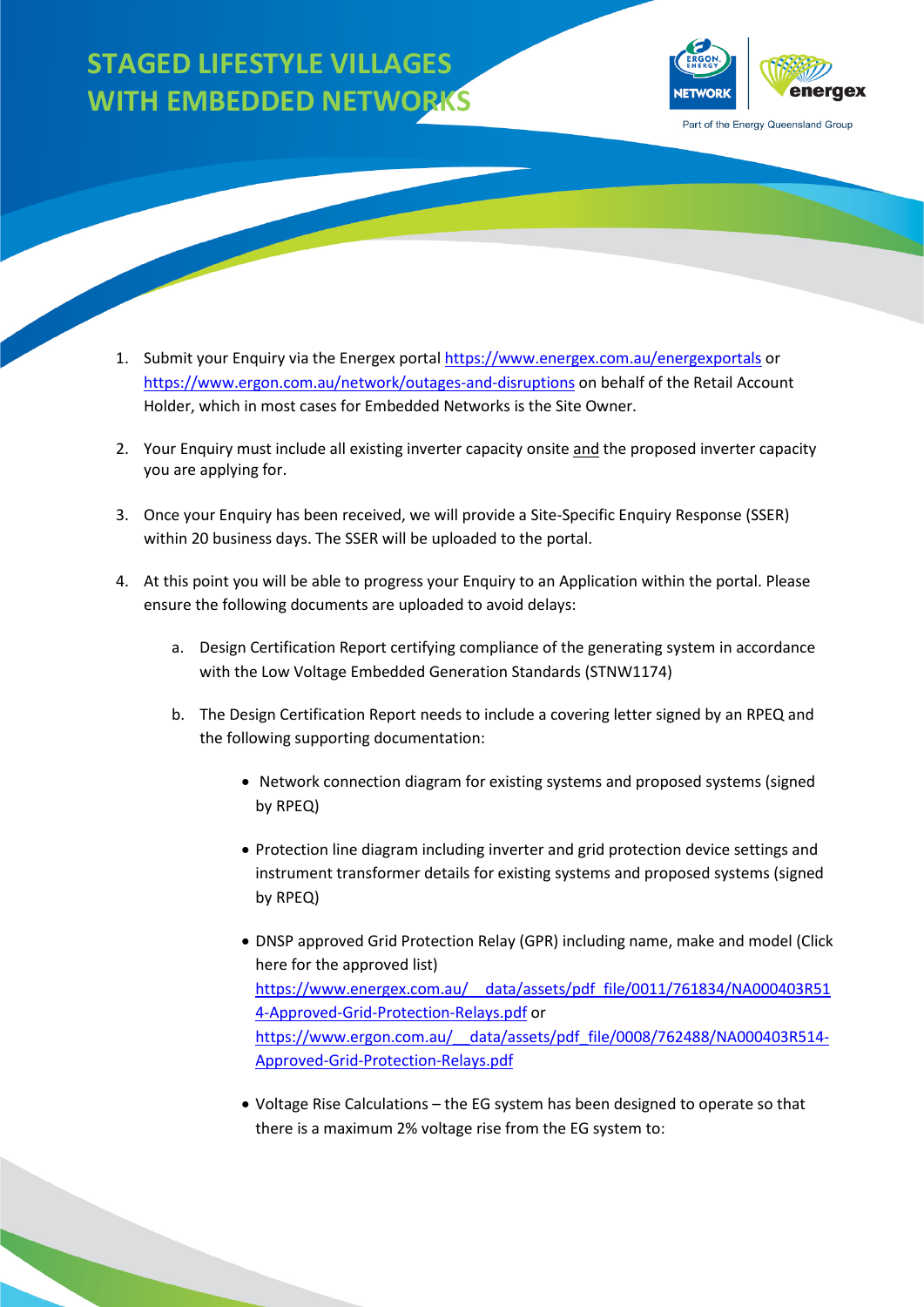- o A shared Distribution System connection the Network Coupling Point; and
- o A dedicated Distribution System connection the transformer's low voltage terminals
- Battery Storage System details (if applicable)
- note: the application only becomes visible for review once your payment has been received. A remittance advice can be emailed to accountsreceiveable@energyq.com.au 5. An invoice will be emailed to you, outlining the fee payable as per the SSER cover page. Please
- 6. If your Connection Offer Type has been classified as **'Negotiated'** in accordance with the months. Connection Policy 2020-2025, and complete from a material perspective, the Connection Application (CX) will be issued to a Technical Officer to provide a Technical Study and approval to proceed to offer. The Technical Study will be provided within 20 business days and is valid for 12
- months.<br>7. The Offer will be provided in accordance with the NER. and emailed to the customer/applicant to signed offer to **energexgeneration@energyq.com.au** or [ergongeneration@energyq.com.au](mailto:ergongeneration@energyq.com.au) within sign, this will include the existing systems and the proposed systems. Please return the entire 20 business days.
- 8. Once the signed offer has been received back, we will fully execute and upload to the portal for your records. At this point the CX will transition to 'Awaiting Compliance Report'
- 9. Any existing or new solar installed can be left switched on, **up until the generation capacity at the connection point has reached <30kW.** All solar systems installed after this capacity has been reached **MUST be left switched off** until such time as you can provide the Compliance Report and we have provided approval.
- Connection Standards and technical requirements outlined in the Technical Study. These test 10. The operation of the completed installations must be tested for compliance to the relevant results must be certified by an approved RPEQ.
- 11. The systems must be switched off at the AC isolator/s once the testing has been completed, however the DC isolators must be left switched on.
- 12. You can provide Compliance Reports as you see fit during the 12-month validity period of the Technical Study.
- 13. On completion of the tests; the signed Compliance Report must be emailed to [energexgeneration@energyq.com.au](mailto:energexgeneration@energyq.com.au) within 7 business days of testing.
- 14. Once we provide you with approval of the Compliance Report, those systems provided for in the ERGON. Compliance Report can be switched.



Part of Energy Queensland